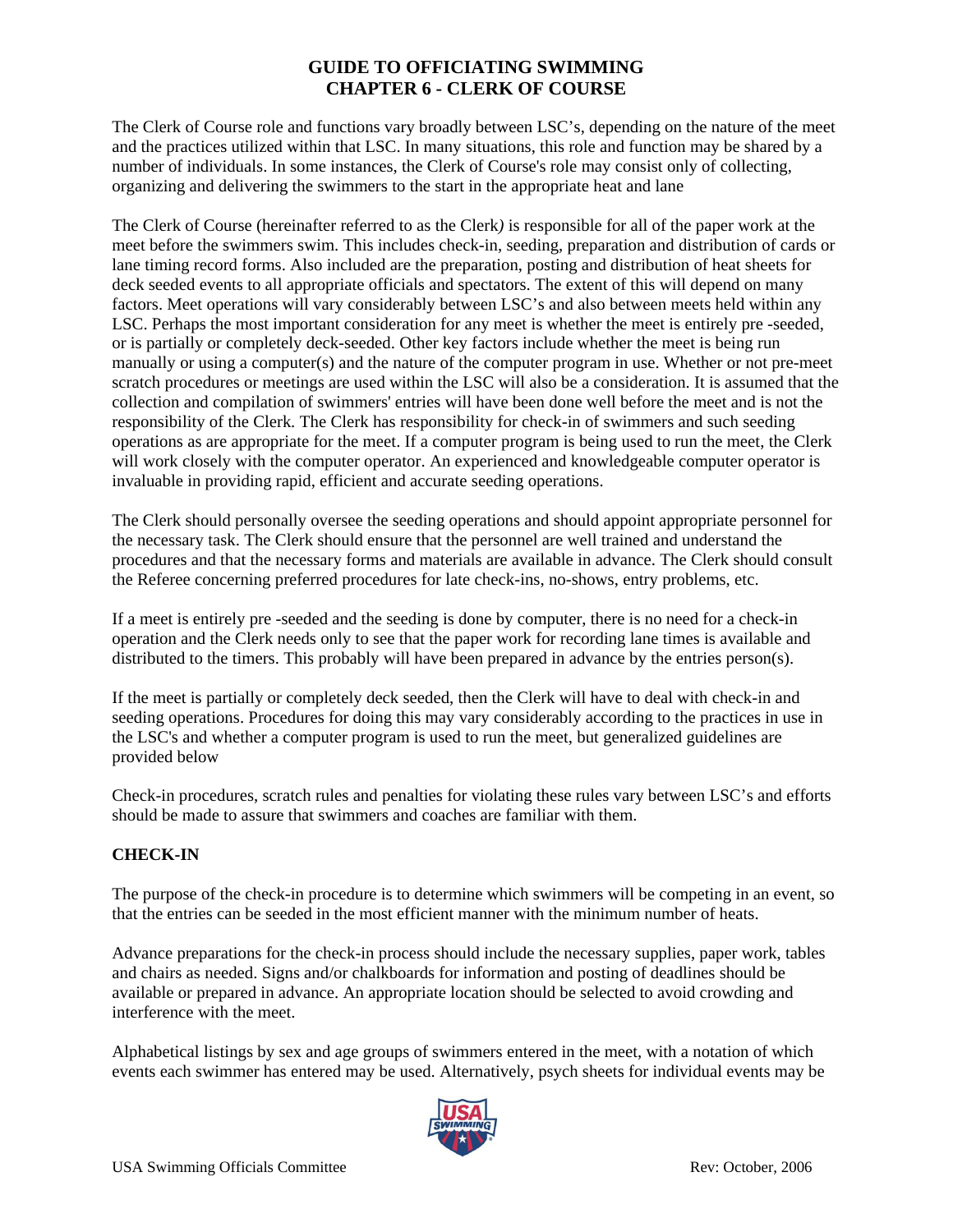used. Use of computer program for entries makes the preparation of these sheets more accurate and easier. Check -in sheets and a list of any entry problems should be obtained from the entries person(s) prior to the start of the meet. Whatever the process, an accurate procedure of check-in is necessary to ensure, that the correct swimmers are properly recorded on each sheet. This must clearly record whether the swimmer has checked in to swim or has scratched from the event. No marks should be made on the check-in sheet other than those designated for a check-in or scratch. Swimmers who have been marked as an entry problem should not be checked in until the problem is resolved.

#### **Check-in Guidelines**

- Each swimmer should check themselves in. A swimmer should not check in another swimmer. Coaches may check-in their swimmers but should be cautioned that the swimmer is responsible. If allowed to do so, they must accept the responsibility for doing so. Coaches should be asked to initial the "check in" when this is done.
- Be Neat! This is essential to avoid errors when deciding which swimmers are to be scratched
- When only a single event per swimmer at a session requires check-in, the check-in is usually done on a psych sheet. Place a check mark by each swimmer's name as they check in. Draw a line through the swimmers name if they choose to scratch. Do NOT mark through the ID # of the swimmer.
- When there are multiple events requiring check-in within a session, swimmers may (and are encouraged to do so*)* check-in for all events in that session at one time. If a swimmer does check-in for multiple events they may change their choice up until the closing time for each individual event. If a swimmer checks-in and wants to scratch later, it should be noted who requested the scratch and the change should be initialed.
- When a swimmer checks-in to swim an event, circle the event number after the swimmer's name. If a swimmer wishes to scratch an event, cross-out the event number. Do NOT make marks on the swimmer ID # as this will be needed to scratch swimmers from an event. Be careful to insure that the marks are placed on the correct line after the swimmers name. If two last names are the same, be sure the marks are placed after the correct swimmer.
- Anticipate the closing time for specific events and have appropriate announcements made. If possible, seek out the Coach of those swimmers who have not checked-in as closing time approaches.
- Do NOT leave the Check-in sheet unattended. Do NOT allow swimmers or others to make unobserved changes on the sheet.
- The Clerk should inform the check-in people when an event is closed and no additional swimmers may check in. Event closure should be announced and the time noted on the check-in sheet.
- Generally, when deck seeding, an event is closed approximately 30 minutes before an event is to start. Usually a time line is available prior to the start of the meet. This time line is helpful, but is not precise. The Clerk must carefully track the progress of the meet ensuring that an event is not closed too soon or too late, resulting in confusion or delay of the meet.

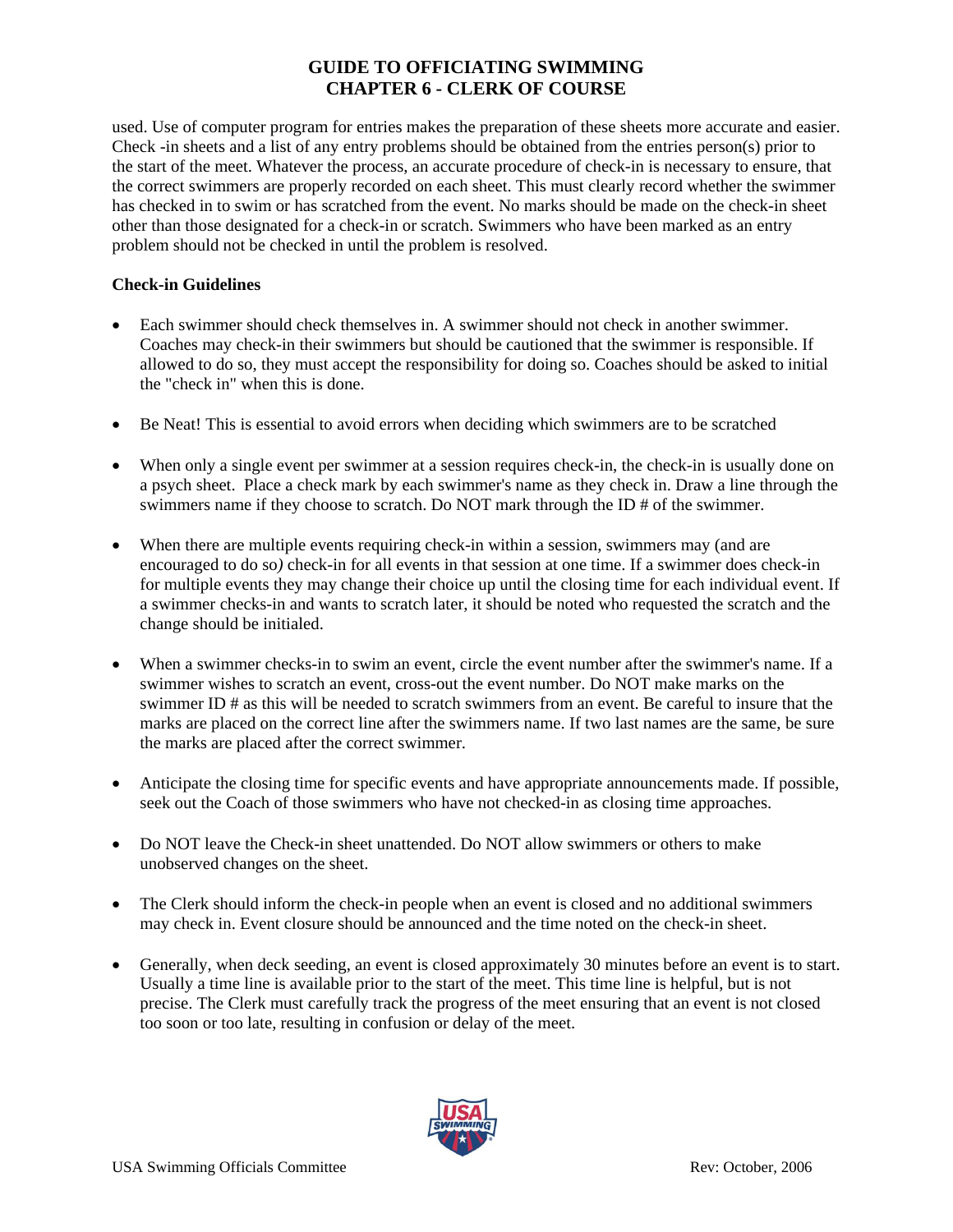- In some LSC's, swimmers who have not checked-in (positive check-in) for a deck seeded event will not be seeded into that event but may still be allowed to swim in that event by reporting to the Referee prior to the start of that event. They will be allowed to swim in the slowest heat.
- When an event has been closed, a list of swimmers to be scratched should be prepared on a form prepared prior to the meet. For each **event**, list the name and ID # of each swimmer who has (a) indicated their desire to scratch the event, and (b) those that have not checked-in for the event. Double-check the list (preferably by a second person). Count the scratches and the positive check-ins and make sure that the total equals the number of swimmers on the entry list for that event.
- Take the list of scratches promptly to those responsible for seeding the event.

#### **SEEDING EVENTS**

Seeding is the assignment of a heat and lane to each swimmer according to their submitted entry time. There are two ways to seed a meet: 1) prior to the meet (pre-seeding), or 2) during the meet (deck seeding).

Pre seeding is done before the meet and heat and lane assignments are printed in the meet program. No check-in is required at the meet. If entries are done with a computer program, lane time recording forms can be prepared before the meet. If cards are used for manual entries the cards will be distributed on the day of the meet.

Deck seeding is done during the meet. Swimmers who have entered an event check-in to swim that event. Only those who check-in are given a heat and lane assignment.

If the meet is being run by computer, the seeding is done by the computer operator, who uses the scratch list provided by the people responsible for check-in. The operator will enter the scratches into the computer and produce the seeding. While entering the scratches the operator should carefully compare the names of the swimmers shown as scratches on the computer screen with those on the scratch list. Once the seeding for the event is completed, a sufficient number of heat sheets are prepared to distribute and post so that swimmers, coaches, officials and spectators are informed of the seeding.

If a computer is not used and entry cards are used to run the meet, seeding must be done manually with the cards. Cards for swimmers who have scratched should be removed from the pack and the remaining cards seeded manually. The seeding procedures are described in the U. S. Swimming rule book, Article 102. There are important differences in the seeding of a timed final meet and a meet with preliminary and final heats.

Relay events must also be seeded. A time should be established for the coaches to pick up and return their relay cards. The deadline should be announced several times during the early part of the day and again when the deadline is near. The coach is required to write the full names and the ages (and also the meet ID numbers if a computer is used to run the meet) for all eligible relay swimmers on the card before returning it to the Clerk for seeding. Alternate swimmers may be listed on the cards. Coaches may change the swimmers or the swimming order until the team is called to the blocks. The swimmer's order of swimming must be declared immediately prior to the start of their relay heat, and no changes are permitted after that. The cards are collected earlier only for the purpose of seeding the event. The seeding procedure is the same as for individual events.